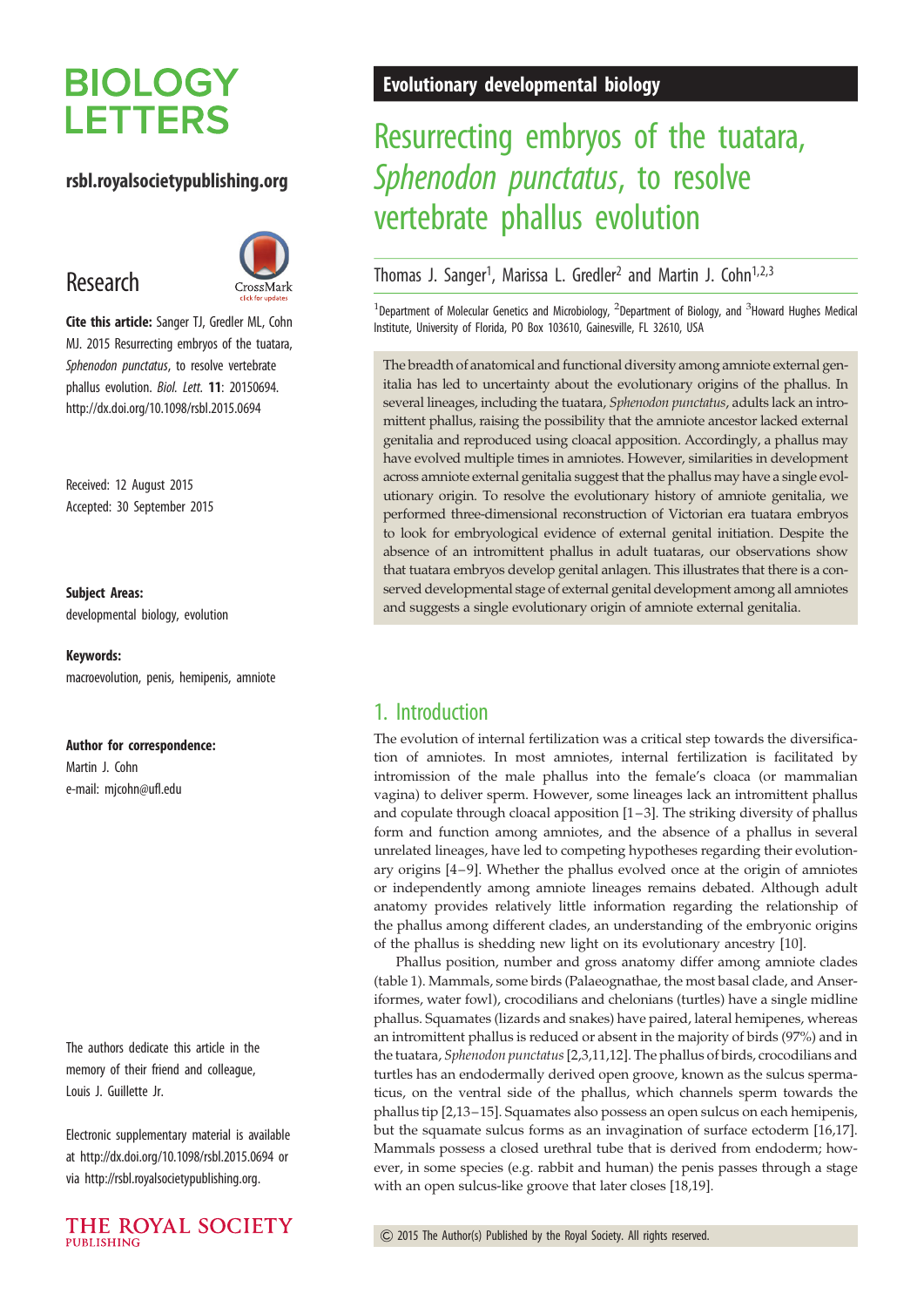<span id="page-1-0"></span>

Figure 1. Initiation of amniote external genitalia consistently begins as paired genital swellings (a, red arrows); specimens taken from [\[10,12](#page-3-0)[,15,17](#page-4-0),[19\]](#page-4-0). (b) Illustration of tuatara embryo 1491 from the Harvard Embryological Collection (HEC). (c,d). This embryo possesses genital swellings (GS) and anterior swellings (AS) adiacent to the cloaca (CL) at a stage comparable with when other amniote species are undergoing external genital morphogenesis (HL, hindlimb; TL, tail). This morphology is remarkably similar to what is observed in squamates, such as Anolis carolinensis (e; tail and right hindlimb removed).

|                                       | external genital<br>swellings number<br>and position | phallus number and<br>position | open sulcus or<br>closed urethra | germ layer<br>contributing to sulcus/<br>urethra | primary<br>erectile<br>mechanism |
|---------------------------------------|------------------------------------------------------|--------------------------------|----------------------------------|--------------------------------------------------|----------------------------------|
| Sphenodon                             | paired, lateral buds*                                | no mature phallus              |                                  |                                                  |                                  |
| Squamata                              | paired, lateral buds                                 | paired, lateral hemipenes      | open sulcus                      | ectoderm                                         | blood/lymph                      |
| Chelonia                              | paired, lateral buds                                 | single, midline phallus        | open sulcus                      | endoderm                                         | blood                            |
| Crocodilia                            | paired, lateral buds                                 | single, midline phallus        | open sulcus                      | endoderm                                         | muscle/blood                     |
| Mammalia                              | paired, lateral buds                                 | single, midline phallus        | tubular urethra                  | endoderm                                         | blood                            |
| Aves (Palaeognathae,<br>Anseriformes) | paired, lateral buds                                 | single, midline phallus        | open sulcus                      | endoderm                                         | lymph                            |
| Aves (Neoaves,<br>Galiformes)         | paired, lateral buds                                 | no mature intromittent phallus |                                  |                                                  |                                  |

Table 1. Variation among amniote phalluses. \*, this study.

Amniotes also possess a range of functional anatomical differences in their phalluses. For example, all clades use some degree of hydrostatic pressure for phallic erection, but the fluid that engorges the phallus varies. Mammals and turtles use blood to achieve an erection [\[6,7\]](#page-3-0), birds use lymph [\[2\]](#page-3-0) and squamates use a combination of lymph and blood to erect their hemipenes [[20\]](#page-4-0).

Despite the diversity of adult forms, the phallus has a similar developmental origin in all amniotes examined to date. Recent studies in birds [\[5](#page-3-0)[,21](#page-4-0)] and squamates [[5\]](#page-3-0) show that external genitalia are derived from two populations of progenitor cells adjacent to (and perhaps overlapping with) the progenitors of the left and right hindlimb buds. In clades with a single, midline phallus, these cells give rise to paired genital swellings (figure 1a)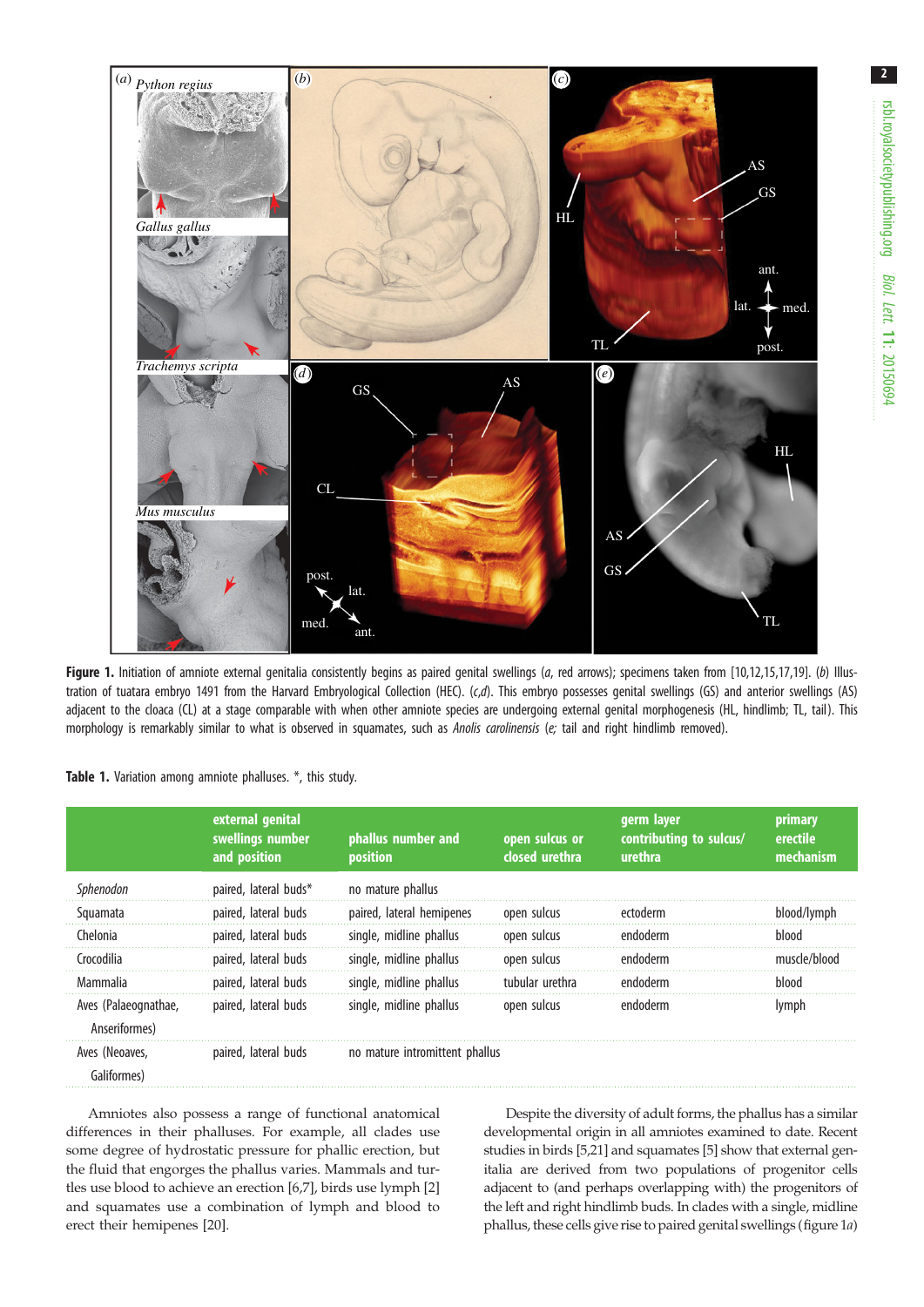3

that expand towards the midline, where they merge to form the genital tubercle, the precursor to the phallus [\[12,14,](#page-3-0)[15,19\]](#page-4-0). The squamate hemiphallus also forms from paired swellings, but rather than merging at the midline, they remain separate to form two discrete phalluses [\[9,](#page-3-0)[16](#page-4-0),[17](#page-4-0)]. In reptiles (including birds), additional cloacal swellings emerge and fuse to form cloacal lips, although there are subtle differences in their number and position [[10](#page-3-0)]. Furthermore, comparative analyses of gene expression and function show that similarities of external genital development among amniotes extend to the molecular mechanisms [[10](#page-3-0),[12](#page-3-0),[19](#page-4-0)].

The phylogenetic distribution of shared embryological and molecular characters associated with amniote external genital morphogenesis suggests the phallus may have a single evolutionary origin. Under this evolutionary scenario, lineage-specific modifications underlie phallus diversity, including repeated phallus loss. This hypothesis is complicated, however, by the phylogenetic position of S. punctatus as the sister group to squamates, as S. punctatus lacks an intromittent phallus as an adult and reproduces through cloacal apposition [[1](#page-3-0)]. This raises the possibility that S. punctatus represents the ancestral amniote condition and that embryological similarities (e.g. paired genital swellings) are secondarily derived. To help resolve the evolutionary history of amniote external genitalia, we assessed whether S. punctatus embryos undergo early stages of external genital initiation, despite the absence of an intromittent phallus in adults. If evidence of paired genital swellings is found in tuatara embryos, then this would be indicative of an evolutionarily conserved stage of external genital development among amniotes. Phylogenetic continuity of this developmental character state would be consistent with the hypothesis that external genitalia evolved once, at least as early as the amniote common ancestor.

### 2. Material and methods

As the sister group to squamates, S. punctatus occupies an important phylogenetic position for resolving amniote genital evolution (electronic supplementary material, §S1.2); however, acquisition of new embryological material is difficult owing to the close management of this species [[11](#page-3-0)]. The most comprehensive collection of S. punctatus embryos was performed by Arthur Dendy between 1896 and 1897 [[22](#page-4-0)]. In 1909, Dendy transferred four embryos to Charles Minot, curator of the Harvard Embryological Collection (HEC) (electronic supplementary material, §S1.2, figure S2.1), where they were prepared histologically. We examined the historical records and concluded that of the four S. punctatus embryos sent to Minot, one embryo, specimen 1491, is the ideal stage at which to examine the cloacal region for evidence of genital swellings ([figure 1](#page-1-0)b).

Minot histologically prepared embryo 1491 into  $8 \mu m$  thick sagittal sections relative to the head (electronic supplementary material, figure S2.3), but the relative positioning of the limb buds, cloaca and any presumptive genital swellings is obscured because of the embryo's body torsion ([figure 1](#page-1-0)b). Therefore, we performed three-dimensional reconstruction of the cloacal region of 1491 on a series of 82 serial sections (see electronic supplementary material, §S1.3).

To prepare sections for reconstruction, slides were cleaned and photographed, and debris from damaged tissue was removed digitally (electronic supplementary material, figure S2.3). We then aligned the sections in Amira 5.0 (FEI Visualization Sciences Group) and imaged them through a series of

digital filters [\[23\]](#page-4-0) to create a three-dimensional model of the embryo's posterior right side. Additional slides that presumably included the left side of the body are no longer held by the HEC.

### 3. Results and discussion

Genital swellings are visible in the three-dimensional reconstruction of the S. punctatus embryo 1491 between the hindlimb bud [\(figure 1](#page-1-0)c) and cloaca ([figure 1](#page-1-0)d), which can also be observed in the original histological sections (electronic supplementary material, figure S2.4). To better understand the positional relationship of the genital swellings to the cloaca and hindlimb, we prepared a second reconstruction that focused on the cloacal region (figure  $1d$ ). In this model, one genital swelling is visible immediately lateral to the cloacal urodeum, at the same position where one finds the right genital swelling in other amniotes [\[10](#page-3-0)[,19](#page-4-0)]. A second swelling is observed anterior to the cloaca, in the position appropriate for the anterior cloacal swelling of squamates [\(figure 1](#page-1-0)e; electronic supplementary material, S2.5, [[9](#page-3-0)[,16](#page-4-0),[17\]](#page-4-0)). Thus, the reconstruction of the S. punctatus cloacal region reveals the presence of the right genital and anterior cloacal swellings, indicating that although this species lacks an intromittent phallus as an adult, development of a phallus and cloacal lip is initiated in the embryo.

Our observations suggest that S. punctatus undergoes a similar developmental progression to galliform birds that lack an intromittent phallus. In the chicken, Gallus gallus, and quail, Coturnix coturnix, outgrowth of paired genital swellings initiates morphogenesis of the resultant genital tubercle, which later regresses owing to programed cell death [[12\]](#page-3-0). Our data indicate that the early stages of external genital development occur in S. punctatus embryos, and we suggest that the absence of an intromittent phallus in adult tuatara could result from a similar process of programmed cell death or diminished proliferation at stages later than embryo 1491.

The presence of external genital swellings in S. punctatus suggests that, despite wide diversity in adult anatomy, there is a conserved developmental program controlling early phallus development in amniotes. The phylogenetic continuity of this developmental character—paired external genital swellings adjacent to the cloaca—across amniotes suggests that paired genital swellings are plesiomorphic and that independent convergence is not parsimonious. We propose that the amniote common ancestor likely had a single, midline phallus with an open endodermally derived sulcus ([figure 2](#page-3-0)). Hemipenes form from a modification to the ancestral developmental program wherein the paired genital swellings fail to merge at the midline, instead maturing independently as two discrete phallic structures. Mammals evolved a urethral tube when the sulcus-like urethral groove gained the ability to undergo tubulogenesis and internalization. The data presented here, along with previous developmental studies of galliform birds [\[12](#page-3-0),[21\]](#page-4-0), suggest that the absence of an intromittent phallus in tuataras and birds are homoplasies that resulted from independent evolutionary reductions. These new developmental data support earlier proposals that a midline phallus was lost in lepidosaurs [\[8](#page-3-0)[,25](#page-4-0)].

Taken together with previous studies of external genital development, the data from tuatara support the hypothesis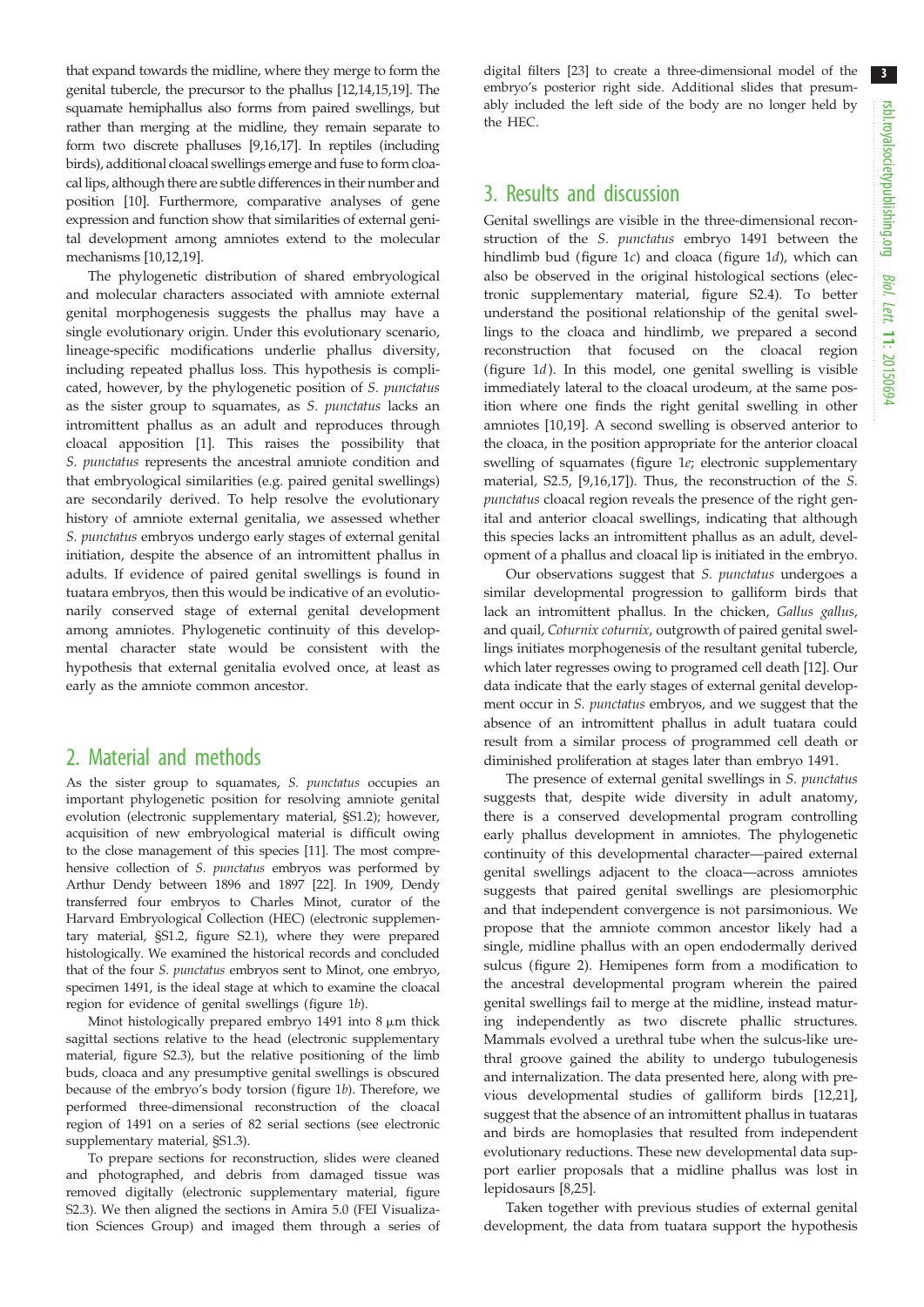<span id="page-3-0"></span>

Figure 2. A resolved hypothesis regarding the evolution of amniote external genitalia. Our observations suggest that the phallus evolved once and diversified among amniote lineages. We cannot determine if the lepidosaur ancestor possessed mature hemipenes, but the embryological programs that pattern the cloaca and hemipenes of extant squamates likely evolved before the divergence of Rhynchocephalia and Squamata. Phylogeny after Chiari et al. [\[24\]](#page-4-0).

that the amniote phallus had a single evolutionary origin that was followed by lineage-specific modifications that underlie the diversity observed in extant amniotes.

Data accessibility. The original and digitally restored images used for reconstruction have been archived with the Harvard Museum of Comparative Zoology, the holder of the original histological slides. Authors' contributions. T.J.S. conceived of this project. T.J.S., M.L.G., M.J.C. designed the study. T.J.S. photographed specimens and performed

reconstructions with assistance from M.L.G. All authors contributed to writing the manuscript and approve the information presented within. Competing interests. The authors have no competing interests.

Funding. This project was funded by NSF (IOS-0 843 590) and the Howard Hughes Medical Institute (to M.J.C.).

Acknowledgements. We thank Harvard Museum of Comparative Zoology, Department of Herpetology, for access to the HEC. We thank F. Leal, C. Larkins, A. Herrera, and C. Perriton for the specimens used in [figure 1](#page-1-0)a.

### **References**

- 1. Gans C, Gillingham JC, Clark DL. 1984 Courtship, mating and male combat in tuatara, Sphenodon punctatus. J. Herpetol. 18, 194–197. [\(doi:10.2307/1563749\)](http://dx.doi.org/10.2307/1563749)
- 2. King A. 1981 Phallus. In Form and function in birds (eds A King, J McLelland), pp. 107– 148. New York, NY: Academic Press.
- 3. Briskie JV, Montgomerie R. 1997 Sexual selection and the intromittent organ of birds. J. Avian Biol. 28, 73 – 86. ([doi:10.2307/3677097](http://dx.doi.org/10.2307/3677097))
- 4. Wake MH. 1972 Evolutionary morphology of the caecilian urogenital system. IV. The cloaca. J. Morphol. 136, 353 – 365. ([doi:10.1002/jmor.](http://dx.doi.org/10.1002/jmor.1051360308) [1051360308\)](http://dx.doi.org/10.1002/jmor.1051360308)
- 5. Tschopp P, Sherratt E, Sanger TJ, Groner AC, Aspiras AC, Hu JK, Pourquié O, Gros J, Tabin CJ. 2014 A relative shift in cloacal location repositions external genitalia in amniote evolution. Nature 516, 391– 394. ([doi:10.1038/nature13819](http://dx.doi.org/10.1038/nature13819))
- 6. Kelly DA. 2004 Turtle and mammal penis designs are anatomically convergent. Proc. R. Soc. B 271, S293-S295. ([doi:10.1098/rsbl.](http://dx.doi.org/10.1098/rsbl.2004.0161) [2004.0161\)](http://dx.doi.org/10.1098/rsbl.2004.0161)
- 7. Kelly DA. 2002 The functional morphology of penile erection: tissue designs for increasing and maintaining stiffness. Integr. Comp. Biol. 42, 216 – 221. [\(doi:10.1093/icb/42.2.216\)](http://dx.doi.org/10.1093/icb/42.2.216)
- 8. Gauthier J, Klugel AG, Rowe T. 1988 Amniote phylogeny and the importance of fossils. Cladistics 4, 105–209. ([doi:10.1111/j.1096-0031.1988.](http://dx.doi.org/10.1111/j.1096-0031.1988.tb00514.x) [tb00514.x](http://dx.doi.org/10.1111/j.1096-0031.1988.tb00514.x))
- 9. Raynaud A, Pieau C. 1985 Embryonic development of the genital system. In Biology of the Reptilia, vol. 15 (eds C Gans, F Billett), pp. 149–300. New York, NY: John Wiley and Sons.
- 10. Gredler ML, Larkins CE, Leal F, Lewis AK, Herrera AM, Perriton CL, Sanger TJ, Cohn MJ. 2014

Evolution of external genitalia: insights from reptilian development. Sex Dev. 8, 311– 326. ([doi:10.1159/000365771\)](http://dx.doi.org/10.1159/000365771)

- 11. Cree A. 2014 Tuatara: biology and conservation of a venerable survivor. Christchurch, New Zealand: Canterbury University Press.
- 12. Herrera AM, Shuster SG, Perriton CL, Cohn MJ. 2013 Developmental basis of phallus reduction during bird evolution. Curr. Biol. **23**, 1065 - 1074. [\(doi:10.](http://dx.doi.org/10.1016/j.cub.2013.04.062) [1016/j.cub.2013.04.062](http://dx.doi.org/10.1016/j.cub.2013.04.062))
- 13. Wake MH. 1979 Hymans's comparative vertebrate anatomy, 3rd edn. Chicago, IL: The University of Chicago Press.
- 14. Gredler ML, Seifert AW, Cohn MJ. 2015 Morphogenesis and patterning of the phallus and cloaca in the American alligator, Alligator mississippiensis. Sex Dev.  $9, 53-67.$  [\(doi:10.1159/](http://dx.doi.org/10.1159/000364817) [000364817](http://dx.doi.org/10.1159/000364817))